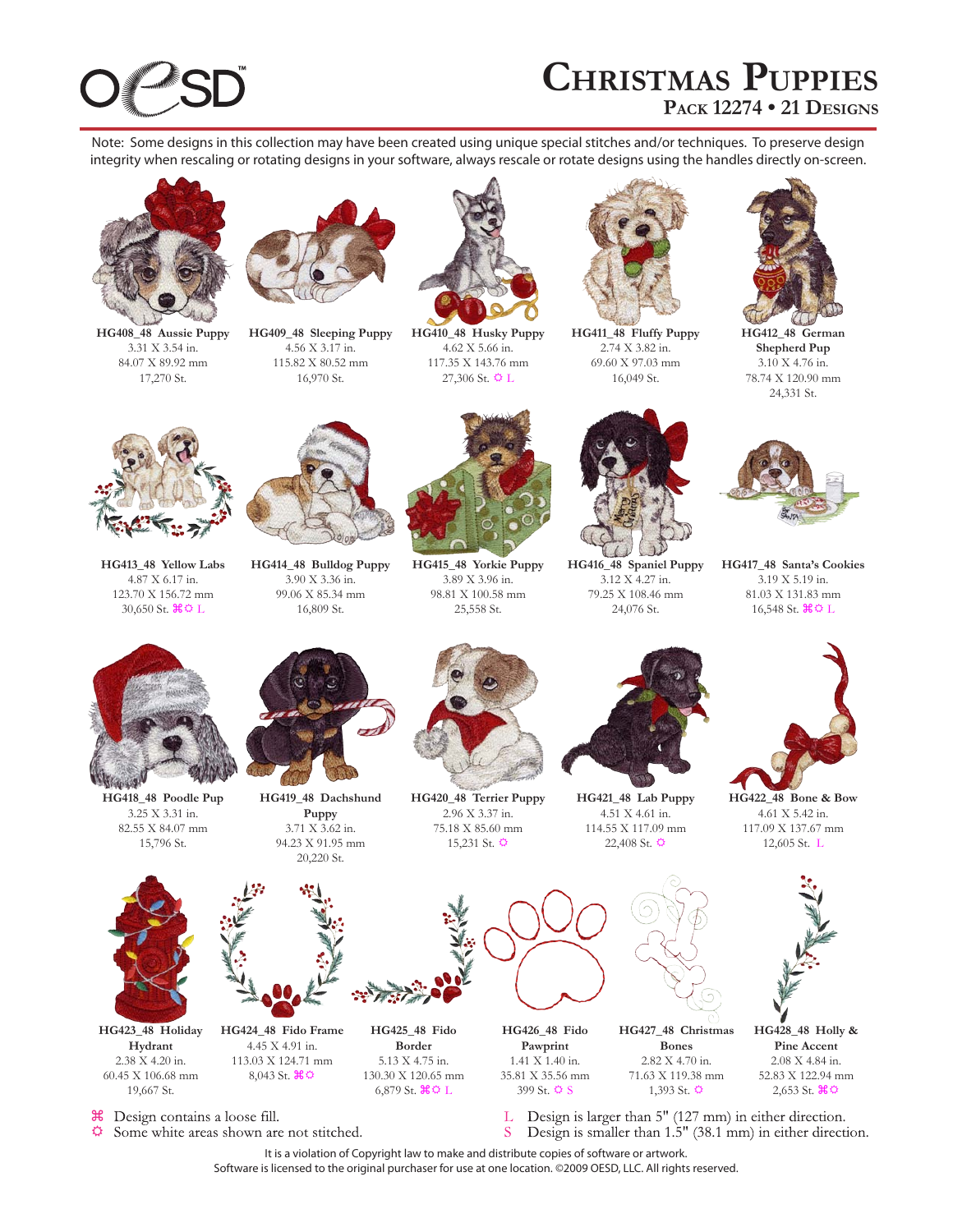

# **Christmas Puppies**

**Pack 12274 • 21 Designs**

Listings below indicate color sample, stitching order and suggested thread color number, Isacord, Yenmet or YLI Variegated threads.

## **HG408\_48 Aussie Puppy**

|                    | - - - -                     |  |
|--------------------|-----------------------------|--|
| $\blacksquare$ 1.  |                             |  |
| $\blacksquare$ 2   |                             |  |
| $\blacksquare$ 3.  | Ribbon Shading1912          |  |
| $\blacksquare$ 4.  | Ribbon Outlines 2115        |  |
| $\Box$ 5.          | White Fur Highlights0015    |  |
| 6.                 | Light Gray Fur Shading 3971 |  |
| $-7.$              | Light Brown Fur Shading0934 |  |
| $-8.$              | Gray Fur Shading0152        |  |
| $\blacksquare$ 9.  | Dark Gray Fur Shading, Eyes |  |
|                    |                             |  |
| $\blacksquare$ 10. |                             |  |
| $\blacksquare$ 11  | Black Fur & Outlines0020    |  |
| $\Box$ 12.         | Eyes & Nose Highlights0015  |  |
| $\blacksquare$ 13. | Ribbon Highlights 1840      |  |

## **HG409\_48 Sleeping Puppy**

| Ribbon Outlines2123                      |  |
|------------------------------------------|--|
| Ribbon Highlights 1840                   |  |
|                                          |  |
| Light Brown Fur  1161                    |  |
|                                          |  |
| Brown Shading1252                        |  |
| Dark Brown Shading &                     |  |
|                                          |  |
| $\blacksquare$ 10.<br>Dark Gray Nose0132 |  |
|                                          |  |
|                                          |  |

# **HG410\_48 Husky Puppy**

| $\mathbf{1}$            |                               |  |
|-------------------------|-------------------------------|--|
| 2.<br>a sa n            | Off-White Fur0870             |  |
| $\Box$ 3.               | White Fur Highlights 0015     |  |
| 4.<br><b>Contract</b>   | Light Gray Fur Highlights0105 |  |
| 5.<br><b>All Street</b> | Gray Fur Shading4073          |  |
| 6.<br><b>The Co</b>     | Dark Gray Shading 0111        |  |
| $-7.$                   | Black Fur Shading & Eyes4174  |  |
| $\blacksquare$ 8.       |                               |  |
| $\blacksquare$ 9.       | Black Outlines & Mouth 0020   |  |
| $\blacksquare$ 10.      | Ornaments & Ribbon0713        |  |
| $\blacksquare$ 11.      | Red Ornaments 1902            |  |
| $\blacksquare$ 12.      | Ornaments Shading1912         |  |
| $-13.$                  | Tonque & Ornaments            |  |
|                         | Highlights1840                |  |
| $-14.$                  | Ribbon Shading0822            |  |
| $\blacksquare$ 15.      | Ornament Outlines 0941        |  |
| $\Box$ 16.              | White Eye &                   |  |
|                         | Ornament Highlights0015       |  |
|                         |                               |  |

# **HG411\_48 Fluffy Puppy**

| $\tilde{\phantom{a}}$<br>. |                                                                                                                                                                                                                                                                                  |
|----------------------------|----------------------------------------------------------------------------------------------------------------------------------------------------------------------------------------------------------------------------------------------------------------------------------|
|                            |                                                                                                                                                                                                                                                                                  |
|                            |                                                                                                                                                                                                                                                                                  |
|                            |                                                                                                                                                                                                                                                                                  |
|                            |                                                                                                                                                                                                                                                                                  |
|                            |                                                                                                                                                                                                                                                                                  |
|                            |                                                                                                                                                                                                                                                                                  |
|                            |                                                                                                                                                                                                                                                                                  |
|                            |                                                                                                                                                                                                                                                                                  |
|                            |                                                                                                                                                                                                                                                                                  |
|                            |                                                                                                                                                                                                                                                                                  |
| Dark Brown                 |                                                                                                                                                                                                                                                                                  |
|                            |                                                                                                                                                                                                                                                                                  |
|                            |                                                                                                                                                                                                                                                                                  |
|                            |                                                                                                                                                                                                                                                                                  |
| Eyes & Nose Highlights0015 |                                                                                                                                                                                                                                                                                  |
|                            | Green on Stocking5912<br>Dark Green Stocking Shading5643<br>Red on Stocking1902<br>Red Shading1912<br>Off-White Fur0970<br>Light Tan Fur0761<br>White Fur Highlights0015<br>Light Brown Fur 1172<br>Medium Brown Fur  1123<br>Shading & Outlines1055<br>Nose & Eyes Outlines0020 |

# **HG412\_48 German**

|                     | <b>Shepherd Pup</b>             |  |
|---------------------|---------------------------------|--|
| $\mathbf{1}$ .      |                                 |  |
| 2.                  | Light Tan Fur Shading 0651      |  |
| $\Box$ 3.           | White Fur Highlights & Eyes0015 |  |
| 4<br>and in         | Dark Brown Fur 1874             |  |
| 5.<br><b>The Co</b> | Tan Fur Shading0731             |  |
| 6.<br>m.            | Brown Fur Shading1055           |  |
| $\blacksquare$ 7.   |                                 |  |
| $\equiv$ 8.         | Dark Gray Fur0132               |  |
| $\blacksquare$ 9.   | Black Fur & Eyes4174            |  |
| $\blacksquare$ 10.  |                                 |  |
| $\blacksquare$ 11   | Black Fur & Outlines0020        |  |
| $\Box$ 12.          | Nose Highlights & Ornament0015  |  |
| $\blacksquare$ 13.  | Gold Ornament Detail0704        |  |
| $\blacksquare$ 14.  | Ornament Outlines 1912          |  |

# **HG413\_48 Yellow Labs**

| <b>The Co</b><br>$\overline{1}$ |                                  |  |
|---------------------------------|----------------------------------|--|
| $\blacksquare$ 2.               | Light Green Leaves5230           |  |
| $\sim$<br>3.                    | Dark Green Leaves & Stems5326    |  |
| <b>Contract</b><br>4.           |                                  |  |
| 5.                              |                                  |  |
| ▭<br>6.                         | White Fur Highlights 0015        |  |
| 7.                              | Light Yellow Fur Highlights 0270 |  |
| <b>The Co</b><br>8.             | Light Brown Fur Shading0761      |  |
| $\blacksquare$ 9.               | Brown Fur Shading 1123           |  |
| $\blacksquare$ 10.              | Dark Brown Fur Detail 1154       |  |
| 11.                             | Light Yellow Highlights0660      |  |
| 12                              |                                  |  |
| $\blacksquare$ 13.              | Nose & Eyes4174                  |  |
| $\blacksquare$ 14.              | Eye & Nose Detail 0020           |  |
| $\Box$ 15.                      | White Highlights0015             |  |
| $-16.$                          | Tongue Outlines2153              |  |
|                                 |                                  |  |

# **HG414\_48 Bulldog Puppy**

| $\blacksquare$ 1                  |                                 |  |
|-----------------------------------|---------------------------------|--|
| $\blacksquare$ 2.                 |                                 |  |
| 3.                                |                                 |  |
| <b>The Co</b><br>$\overline{4}$ . | Light Tan Fur0851               |  |
| 5.                                | Hat, Ball & Fur Highlights 0101 |  |
| $\sim$<br>6.                      | Hat Outlines2115                |  |
| $\blacksquare$ 7.                 | Light Gray Shading0672          |  |
| $\blacksquare$ 8.                 |                                 |  |
| $\blacksquare$ 9.                 | Fur Outlines 1154               |  |
| $\Box$ 10.                        | White Highlights0015            |  |
| $-11$                             | Gray Hat & Ball Fringe4073      |  |
| $-12.$                            | Dog Outlines0776                |  |
| $\blacksquare$ 13.                |                                 |  |
| $\blacksquare$ 14.                | Eyes & Face Detail0020          |  |
| $\Box$ 15.                        | Eye & Nose Highlights0015       |  |

# **HG415\_48 Yorkie Puppy**

| $\mathbf{1}$<br><b>The Co</b> | Light Green Inside Package  6051   |  |
|-------------------------------|------------------------------------|--|
| 2.                            | Off-White Fur0660                  |  |
| 3.<br><b>The Co</b>           |                                    |  |
| 4<br>$\mathcal{L}_{\rm{max}}$ |                                    |  |
| 5.<br><b>Contract</b>         |                                    |  |
| 6.<br><b>The Co</b>           | Light Brown Fur 0873               |  |
| $-7.$                         | Tan Fur Detail 0941                |  |
| $\blacksquare$ 8.             | Brown Fur Shading0776              |  |
| $\blacksquare$ 9              | Dark Brown Fur Shading1375         |  |
| $\blacksquare$ 10.            | Eyes & Nose Fur Shading4174        |  |
| $\blacksquare$ 11.            | Eyes & Nose Detail0020             |  |
| $\overline{12}$               | White Present &                    |  |
|                               | Face Details0101                   |  |
| $\blacksquare$ 13.            | Light Green Present 5822           |  |
| $\blacksquare$ 14.            | Dark Green Shading & Details  5833 |  |
| $\blacksquare$ 15.            | Ribbon Shading1912                 |  |
| $-16.$                        | Ribbon Highlights 1840             |  |
|                               |                                    |  |

#### **HG416\_48 Spaniel Puppy** 1. Off-White  $\overline{\mathsf{Fur}}$ .......... 2. White Fur Highlights ........................0015 n 3. Bow.............................................1902 n 4. Ribbon Shading & Outlines ........1912 5. Bow Highlights.... n 6. Light Gray Fur Shading ..............0170 7. Head Light Gray Fur.....

#### n 8. Dark Gray Fur.............................0132 n 9. Black Fur ....................................4174 n 10. Tag..............................................0660 n 11. Tag Shading................................0832 12. Head Shading & Tag..... n 13. Eye Highlights.............................0015

# **HG417\_48 Santa's Cookies**

| <b>Contract</b><br>$\mathbf{1}$     |                                |  |
|-------------------------------------|--------------------------------|--|
| $\Box$ 2.                           | Fur, Cookies,                  |  |
|                                     | Milk. Plate & Card0015         |  |
| <b>The State</b><br>-3.             | Table Outlines5933             |  |
| $\overline{4}$ .<br><b>Contract</b> | Eyes & Ear Detail 4174         |  |
| 5.<br><b>The Co</b>                 |                                |  |
| 6.<br><b>Tara</b>                   | Light Brown Fur                |  |
|                                     | & Cookie Outlines 0842         |  |
| 7.<br>L.                            | Glass, Card & Plate Detail0142 |  |
| $\blacksquare$ 8.                   |                                |  |
| $\overline{\phantom{1}}$ 9.         | Paws & Fur Shading1252         |  |
| $-10.$                              | Light Tan Fur0771              |  |
| $-11$                               |                                |  |
| $-12.$                              | Dark Brown Fur 1055            |  |
| $\blacksquare$ 13.                  | Nose Shading & Fur Spots1874   |  |
| 14.                                 |                                |  |
| $-15.$                              | Tonque Outline & Shading2051   |  |
| $\blacksquare$ 16.                  | Outlines & Letters0020         |  |
| □17.                                | Eyes & Nose Highlights0015     |  |

# **HG418\_48 Poodle Pup**

| $\blacksquare$ 1.              |                               |  |
|--------------------------------|-------------------------------|--|
| 2.<br><b>The Co</b>            | Off White Muzzle Fur0870      |  |
| $\Box$ 3.                      | Grey Fur Shading0108          |  |
| $\overline{4}$ .               | Fur Highlights 0142           |  |
| $\blacksquare$ 5.              | Grey Fur Shading 0111         |  |
| $\overline{\phantom{a}}$<br>6. | Light Grey Fur Highlights3770 |  |
| $\blacksquare$ 7.              |                               |  |
| 8                              | Hat & Muzzle 0101             |  |
| $\overline{\phantom{1}}$ 9.    | Grey Hat Shading4073          |  |
| $\blacksquare$ 10.             |                               |  |
| $\blacksquare$ 11              |                               |  |
| $\blacksquare$ 12.             | Hat Highlights  1921          |  |
| $\Box$ 13.                     | Hat & Dog Highlights0015      |  |
| 14.                            | Hat & Fur Shading3971         |  |
| $\blacksquare$ 15.             | Face Outlines 0020            |  |

# **HG419\_48 Dachshund**

| $\blacksquare$ 1.  |                              |  |
|--------------------|------------------------------|--|
| $\blacksquare$ 2.  | Rust Fur Shading0932         |  |
| $\blacksquare$ 3.  | Light Tan Highlights 0851    |  |
| $\blacksquare$ 4.  | Feet Outlines 1355           |  |
| 5.                 |                              |  |
| $\blacksquare$ 6.  | Dark Gray Fur0132            |  |
| $\blacksquare$ 7.  | Black Fur Shading4174        |  |
| $\blacksquare$ 8.  | Fur Highlights 0108          |  |
| $\Box$ 9.          | Nose Highlights & Candy0015  |  |
| $\blacksquare$ 10. | Candy Cane Outlines  1911    |  |
| $\blacksquare$ 11. | Black Outlines & Shading0020 |  |
| $\Box$ 12.         | Eye Highlights0015           |  |
|                    |                              |  |

|                       | HG420_48 Terrier Puppy       |  |
|-----------------------|------------------------------|--|
| $\Box$ 1.             |                              |  |
| $\mathfrak{D}$<br>m a | Light Brown Fur  1161        |  |
| 3<br><b>The Co</b>    |                              |  |
| 4<br><b>Tara</b>      | Brown Fur Shading1252        |  |
| 5.<br>m.              | Brown Fur Shading0853        |  |
| 6.<br><b>The Co</b>   | Light Brown Fur Shading0870  |  |
| $\blacksquare$ 7      |                              |  |
| -8<br><b>The Co</b>   | Hat Highlights 1921          |  |
| $\blacksquare$ 9      | Hat Shading1912              |  |
| $\blacksquare$ 10     |                              |  |
| $-11$                 |                              |  |
| $\blacksquare$ 12     | Eyes & Nose4174              |  |
| $\blacksquare$ 13     | Eye & Nose Outlines 0020     |  |
| $\Box$ 14.            | White Highlights0015         |  |
| $\Box$ 15.            | Dark Brown Fur Shading  1055 |  |
| — 16.                 | Hat Trim Detail4073          |  |

# **HG421\_48 Lab Puppy**

| $\Box$ 1.                   |                                |  |
|-----------------------------|--------------------------------|--|
| $\blacksquare$ 2.           |                                |  |
| $\overline{\phantom{1}}$ 3. | Light Gray Highlights0131      |  |
| $\blacksquare$ 4.           | Dark Gray Fur Shading0132      |  |
| $\blacksquare$ 5.           | Eyes & Nose Fur Shading4174    |  |
| $\blacksquare$ 6.           | Green Collar 5912              |  |
| $\Box$ 7.                   | Green Shading 5933             |  |
| $\blacksquare$ 8.           | Red on Collar1902              |  |
| 9.                          |                                |  |
| $\blacksquare$ 10.          | Collar Outlines & Shading 1912 |  |
| $\blacksquare$ 11.          | Black Outlines & Shading0020   |  |
| $\Box$ 12.                  | Eye & Nose Highlights0015      |  |
| $\blacksquare$ 13.          |                                |  |
|                             |                                |  |

# **HG422\_48 Bone & Bow**

# **HG423\_48 Holiday Hydrant**

| $\blacksquare$ 2. |                           |  |  |
|-------------------|---------------------------|--|--|
| $\blacksquare$ 3. | Orange Highlights1301     |  |  |
| $\blacksquare$ 4. | Light Red Highlights 1805 |  |  |
| $\blacksquare$ 5. | Hydrant Outlines2123      |  |  |
| $\blacksquare$ 6. | Hydrant Highlights1921    |  |  |
| $\blacksquare$ 7. | Light Blue Bulb 4122      |  |  |
| $\blacksquare$ 8. |                           |  |  |
| $\blacksquare$ 9. | Light Red Bulb1701        |  |  |
|                   |                           |  |  |
|                   |                           |  |  |
|                   |                           |  |  |

# **HG424\_48 Fido Frame**

| 11012101011001100100               |
|------------------------------------|
|                                    |
| 2. Light Green Leaves 5230         |
| 3. Dark Green Leaves & Stems5326   |
|                                    |
| 5. Dark Red Shading & Outlines1912 |
|                                    |

# **HG425\_48 Fido Border**

|  | 2. Light Green Leaves 5230<br>3. Dark Green Leaves 5326<br><b>4. Berries &amp; Paw1902</b><br>5. Dark Red Shading1912 |
|--|-----------------------------------------------------------------------------------------------------------------------|

It is a violation of Copyright law to make and distribute copies of software or artwork. Software is licensed to the original purchaser for use at one location. ©2009 OESD, LLC. All rights reserved.